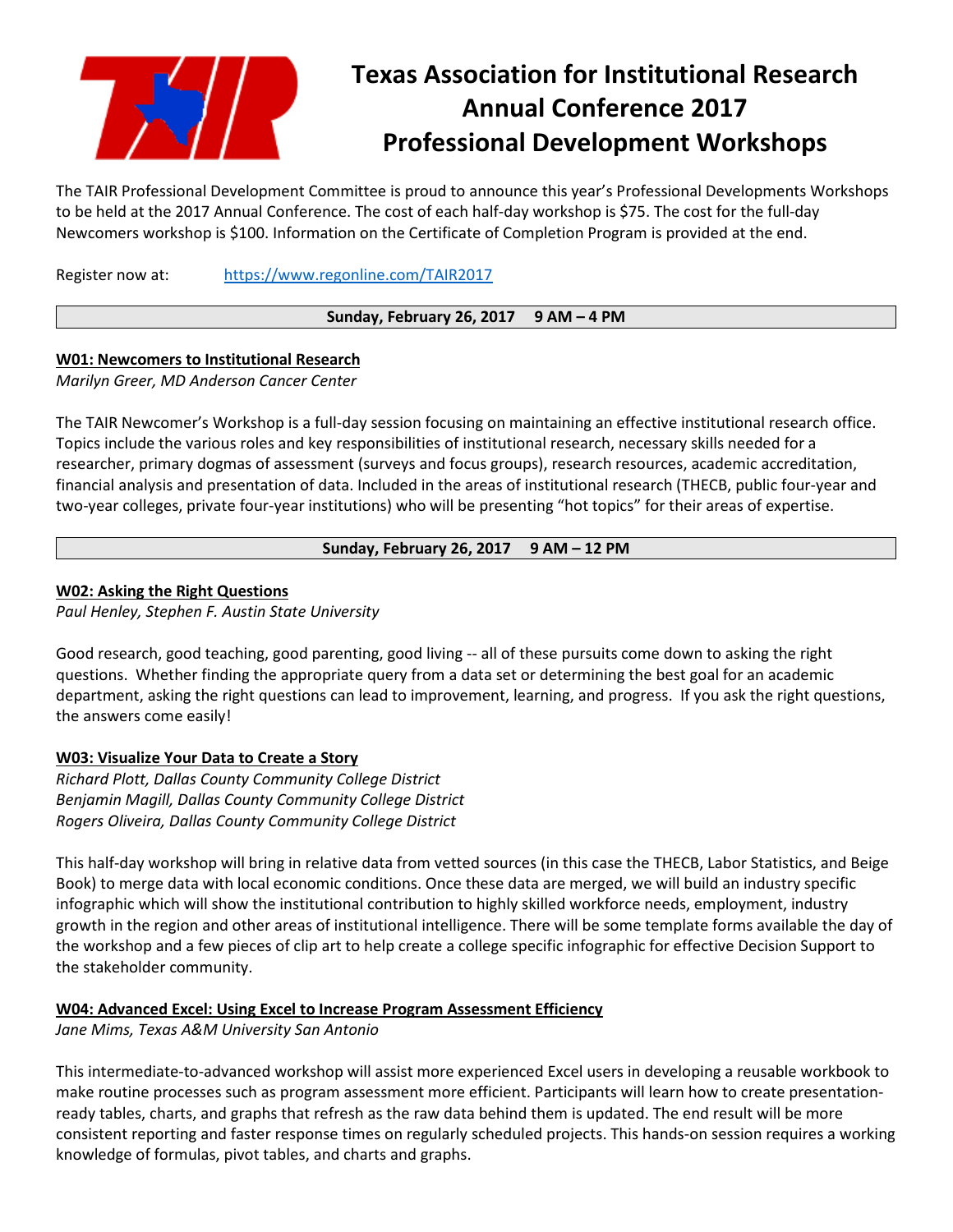#### **W05: How to Avoid "Death by Power Point"**

*Amanda Clark, Blinn College*

Just about everyone in higher education has had to endure "death by Power Point" whether it was in a meeting or a class. Come to this workshop to learn tips and tricks for how to utilize presentation software to supplement your speech, create readable visualizations, provide technical knowledge to a non-technical audience, and hopefully make your presentations a little more fun. Some of the time will be spent on practicing "off-the-cuff" speaking to help you think on your toes and be able to answer questions quickly and precisely. This workshop will be a mix between presentation and interactive participation.

#### **W06: Everyday IR Tasks Made Easier with R**

*Michael Albert, Our Lady of the Lake University*

This workshop will demonstrate how to use a wide range of R's expansive functionality. We will cover all phases of the data analysis process: (a) reading in data efficiently from multiple files; (b) cleaning and organizing messy data; (c) performing analysis and creating data products; and (d) exporting results in formats that can be easily shared with others. The focus will be on R syntax and using functions from some of the most popular and powerful R libraries, but examples will be drawn from common IR tasks.

Previous experience with R is useful but not necessary. Participants are encouraged to bring a laptop so that they can download and install R, if necessary, and participate in hands-on exercises.

# **W07: Teaching Administrative Support and Academic/Student Support Service Staff to Conduct Effective Outcomes Assessment**

*Lisa Garza, Texas State University Susan Thompson, Texas State University*

This workshop provides an in-depth look at how Texas State University guides its administrative and academic/student support areas through the outcomes assessment process and reporting requirements for compliance with SACSCOC Core Requirement 3.3.1 on Institutional Effectiveness. On the Texas State campus, assessment staff present a series of four interrelated workshops to guide departmental representatives and teams through the process of developing and implementing an outcomes assessment plan, including identifying meaningful intended outcomes, identifying appropriate assessment methods and data sources, developing realistic strategies and timelines, developing action plans based on results, and reporting year-to-year evidence of service improvement. During this pre-conference workshop, presenters will share content from the four assessment workshops, as well as tips and advice learned from assisting administrative and academic/student support areas with outcomes assessment during the past 10 years. Attendees will be provided with materials that can be adapted for presenting outcomes assessment planning workshops on their campuses.

**Monday, February 27, 2017 7:30 AM – 10:30 AM**

#### **W08: SQL Programming**

*Dean Williamson, Prairie View A&M University*

Institutional Research is often called upon to provide information immediately to deal with a crisis, which means we are often using extraction queries to acquire the needed data. This workshop focuses on what you can do to prepare before the alarm sounds. Many come to IR with more knowledge of statistical programs than of SQL and often begin pulling data by relying on existing code. This workshop provides information about SQL basics and how to prepare and build code that runs quickly and provides data that is reliable, relevant, consistent, and comparable. We will look at building code for the production environment and how to enhance operations with ODS.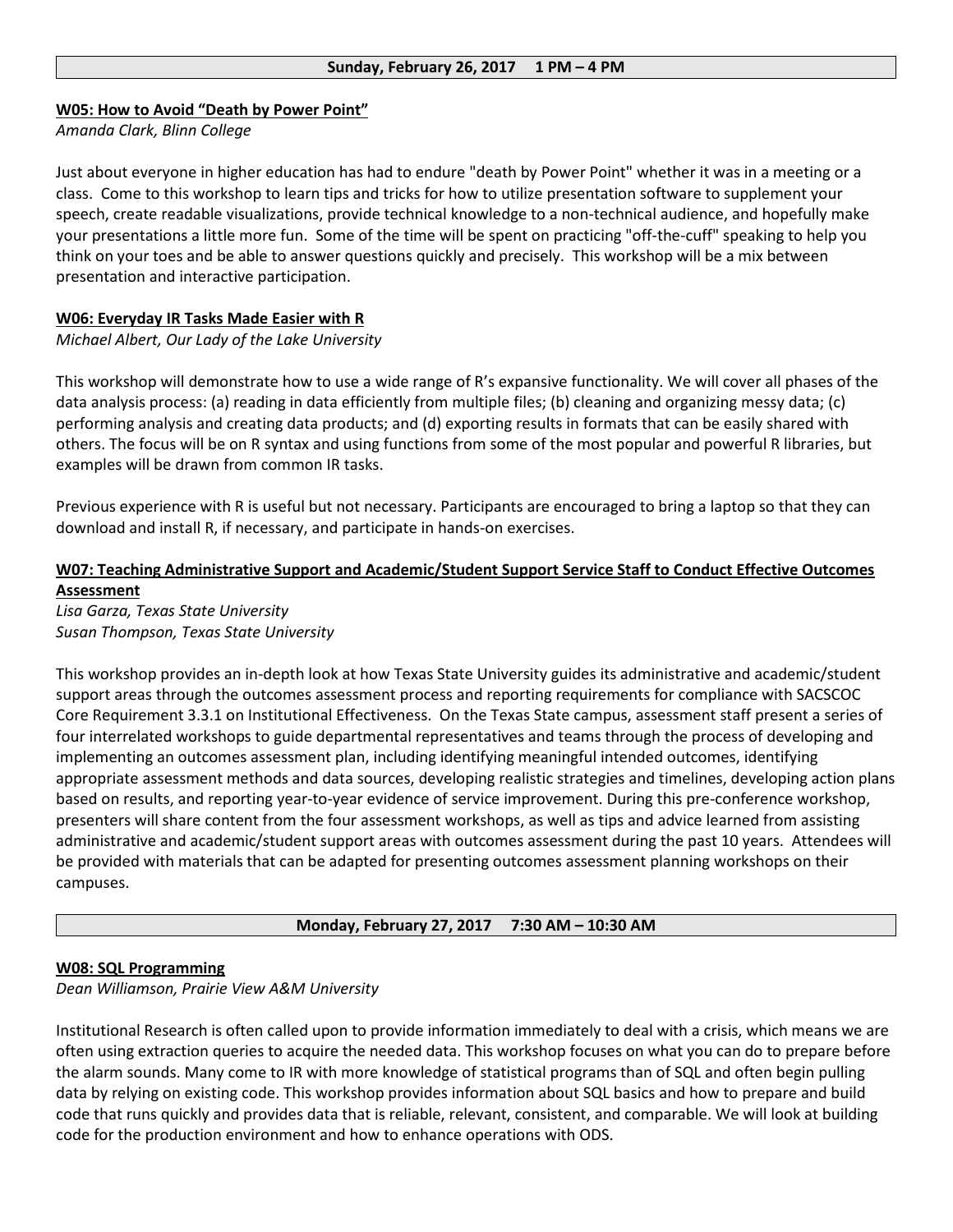# **W09: IPEDS Data Center to create Peer/Competitor/Aspirational Institution Reports for Executive Staff**

*Sherri Carabllo, Texas Wesleyan University*

Using the IPEDS data center can be beneficial when comparing your institution to Peers, Competitors or Aspirational Groups. Learn more on how to design your report for Executive and Senior Staff, Board Members, and general public. Additionally, establishing key performance indicators and identifying variables for benchmarking. This will be an interactive session utilizing the data section of the NCES website.

## **W10: Beginning SAS with Enterprise Guide**

*Laura Wichman, McLennan Community College*

## *Tracy Stegmair, Texas Woman's University*

This workshop is for SAS beginners or those who need a refresher in SAS Enterprise Guide. In this workshop, you will learn the basics of SAS with Enterprise Guide with hands-on training in importing data, query building, proc frequency reporting, formats, custom sorts, proc tabulate, proc reports, and outputting data to excel and pdf.

A laptop with SAS Enterprise Guide is required. Instructions on how to download and install SAS Enterprise Guide for free will be sent out to registered attendees prior to the workshop.

#### **W11: Google Charts for IR Websites**

*Jorge Martinez, University of Houston*

Interested in creating online dashboards without paying big software prices? Google Charts API provides an open-source platform for constructing interactive graphics for IR websites at no cost. In this hands-on workshop, participants will construct bar, line, and pie charts, hierarchical tree maps and state maps using JavaScript, html, and R languages. No previous knowledge of JavaScript, html, or R is required. Participants will construct charts using data from their own institution. At the end of this workshop, participants will understand the data structure, anatomy, and implementation of Google Charts on an IR web page for internal and external constituent consumption.

#### **Wednesday, March 1, 2017 1 PM – 4 PM**

## **W12: We all have to start somewhere, right? - Beginning with Tableau**

*Robin Logan, University of the Incarnate Word*

We all have to start somewhere, right? Nothing could be truer when working with data. Whether it is data coming to us (aka NSSE, IPEDS Transparency Center) or data we gather about our institutions (aka Banner / student information systems), we are charged with helping our communities use and understand the data. Well, that … and we want to do this in a more sustainable and efficient manner. This course is designed to be that starting point – that place where we talk data, ideas, visualizations, interactivity, best practices, and Tableau. Topics: Preparing data within excel for use in Tableau; connecting to data; blending vs joining data sets; visual design; creating charts and graphs; filter types and settings; hierarchies; dashboards and storyboards; distribution of the data.

Laptop with installation of Tableau (version to be determined); Institutional raw data sets from your latest NSSE administration (a sample dataset will be provided for those that don't have NSSE data); knowledge of pulling data from the IPEDS universe.

## **W13: Making IR Better with Focus Groups**

*Leah Figueroa, Austin Community College F. C. Caranikas, Austin Community College*

Focus groups can be tricky to develop and run. In this workshop, participants will learn how to develop and effectively run focus groups and learn how it can benefit their IR departments.